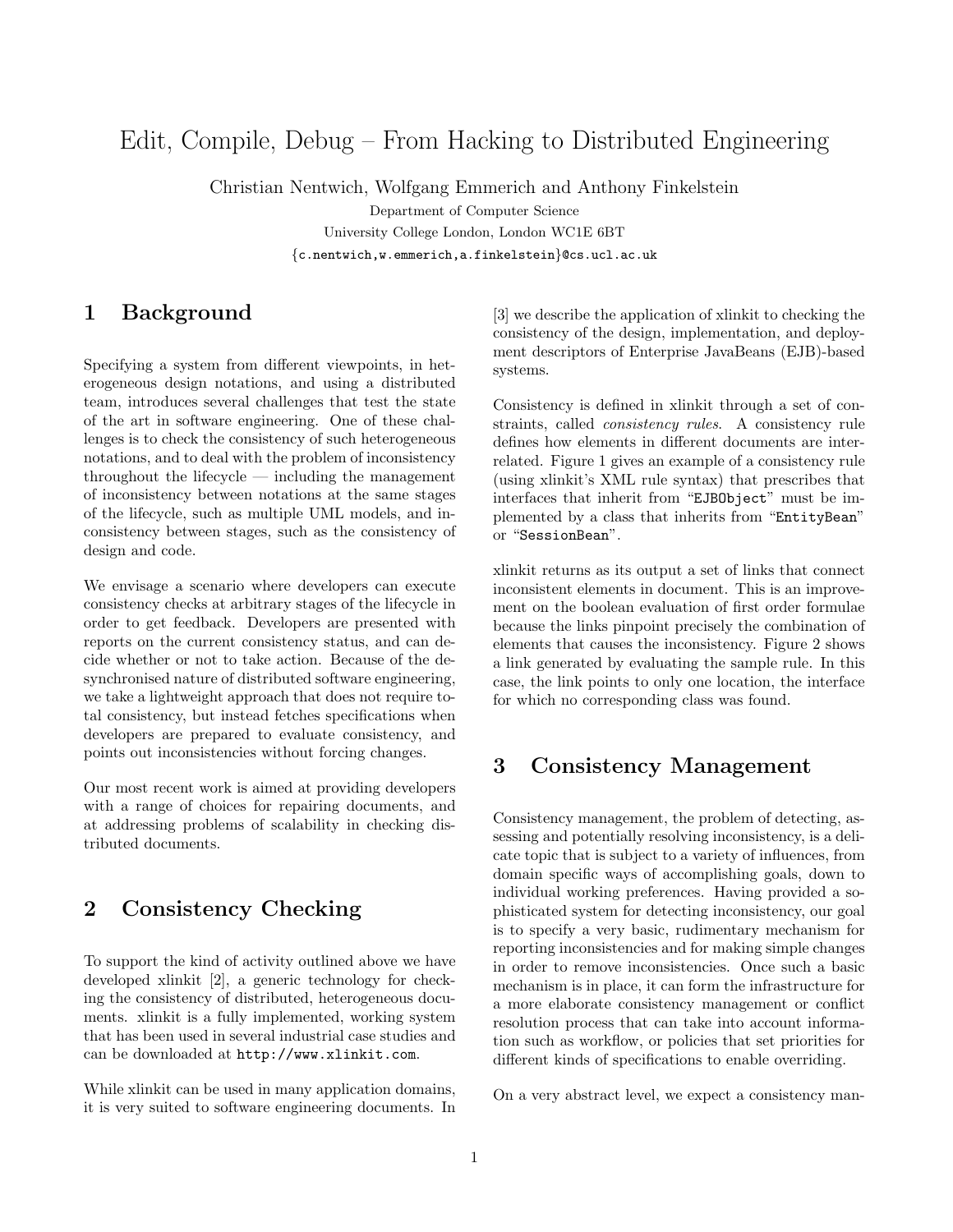```
<forall var="i" in="/java/interface[extends/@name='EJBObject']">
 <exists var="c" in="/java/class[../package/@name=$i/../package/@name
                      and (implements/@name='EntityBean' or
                           implements/@name='SessionBean')]"/>
```
</forall>

Figure 1: Sample xlinkit consistency rule

```
<xlinkit:ConsistencyLink ruleid="javaejb_inter.xml#id('r2')">
    <xlinkit:State>inconsistent</xlinkit:State>
    <xlinkit:Locator
        xlink:href="Job.java#/java/interface"/>
</xlinkit:LinkBase>
```
Figure 2: Sample consistency link



Figure 3: Consistency management process

agement process to look like Figure 3. Developers will decide to assess the consistency of their documents, make a check, get reports back, and either decide on an action for "repairing" the documents, or defer the decision and go back to editing. We have already addressed the checking process, and will concentrate on report generation and repair in the next two sections.

#### 4 Report Generation

xlinkit's linking diagnostics, which connect inconsistent elements in distributed specifications and deliver them in the form of an XLink [1] linkbase, are powerful but not particularly friendly for human consumption. We have developed a report generation tool, Pulitzer, that can read such linkbases and display marked up information about the elements that the locators point to.

Using Pulitzer it is possible to provide reports similar to traditional compiler error output — but at the interviewpoint level! — in a variety of formats. Figure  $4$ shows an HTML report generated after checking an EJB system.

### 5 Repair

When elements in distributed specifications have been linked and identified as inconsistent, it should be possible to offer some simple repair choices to developers. As an example, in our sample rule given above we have an inconsistency because for some Java interface we did not find a correct implementation. In this case, we could offer the developer to automatically introduce a new Java class that fulfills the requirements.

In general, it is straightforward to enumerate the repair options available to developers. One case add elements to specifications, delete elements, and change properties of elements. When adding or changing elements, one can let developers enter values for the properties of elements, search the specifications for existing values to use, or fall back to defaults.

The challenging task is then not to enumerate repair options but to prune them in order to leave only "sensible" choices. In our sample rule, we could remove the inconsistency by deleting the offending Java interface — although in most cases this would be attacking the symptom instead of the problem, and would not be a sensible choice. We believe that the developers responsible for establishing the constraints should be able to determine which repair actions make no sense. We are planning to analyse the formulae so as to come up with an exhaustive list of actions and presenting a simple interface for pruning them down.

Should this kind of pruning process still result in an overwhelming number of repair choices, domain specific heuristics can be used to cut them down further. For example, it may be possible in a software engineering setting to use a "differential" approach that compares the consistency status of specifications before and after the last consistency check, and uses this information to determine more precisely which elements may have to